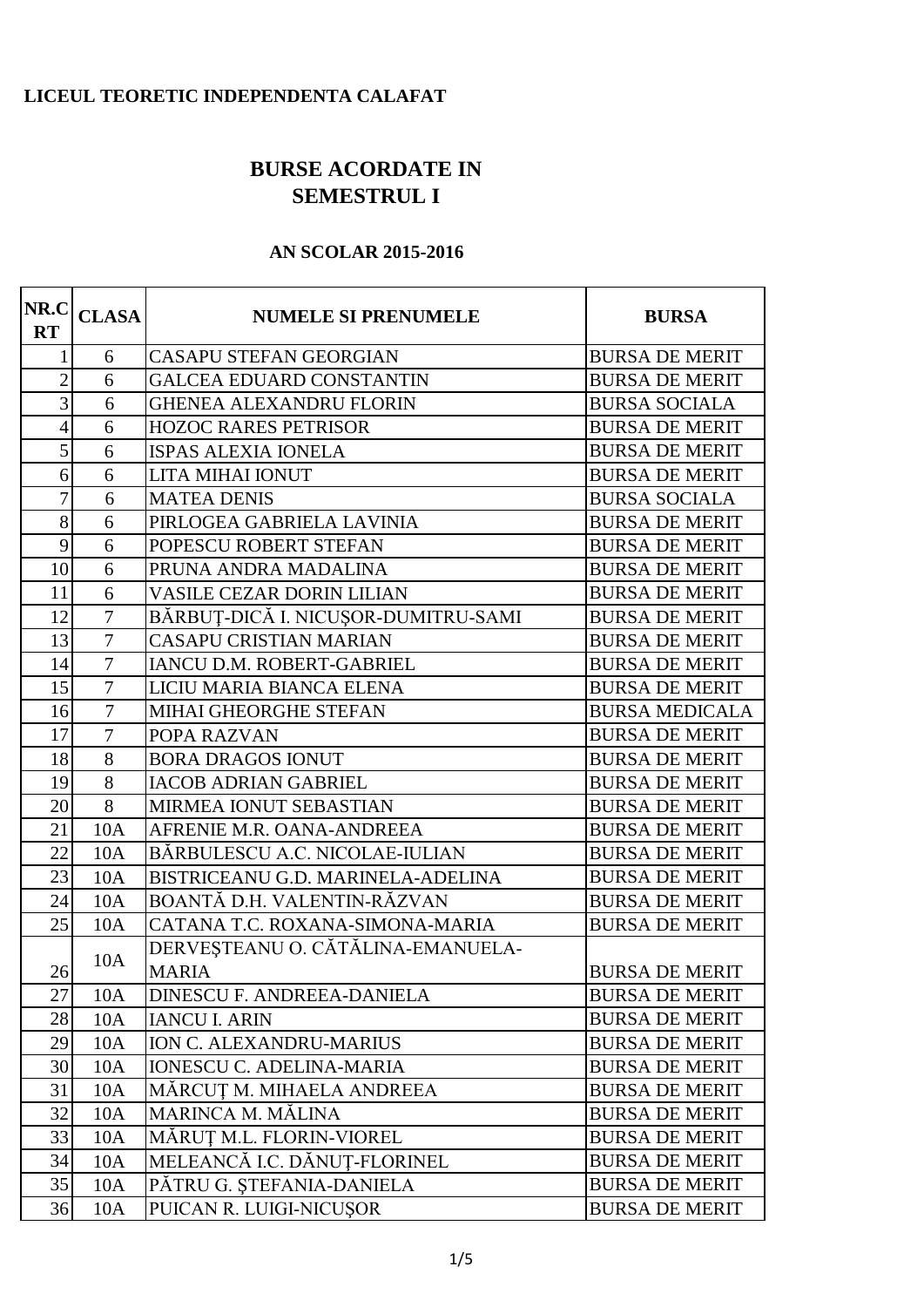| 37 | 10A             | TĂNĂSESCU F. BIANCA-IULIANA        | <b>BURSA DE MERIT</b>  |
|----|-----------------|------------------------------------|------------------------|
| 38 | 10B             | CIOBANU D.L. CRISTIAN-FLORENTIN    | <b>BURSA DE MERIT</b>  |
| 39 | 10B             | <b>DUDU BIANCA</b>                 | <b>BURSA DE STUDIU</b> |
| 40 | 10B             | <b>FERA ANTONIO STEFAN</b>         | <b>BURSA DE MERIT</b>  |
| 41 | 10B             | <b>GOGE P.GEORGIANA-GABRIELA</b>   | <b>BURSA DE MERIT</b>  |
| 42 | 10B             | <b>IOVAN A.M. ALINA-MIHAELA</b>    | <b>BURSA DE MERIT</b>  |
| 43 | 10B             | MARCU F. EDWORD-MĂDĂLIN            | <b>BURSA DE MERIT</b>  |
| 44 | 10B             | MIHAILESCU ANDREI NICOLAE          | <b>BURSA DE MERIT</b>  |
| 45 | 10B             | PĂDUREANU V. ALEX-DORINEL          | <b>BURSA DE MERIT</b>  |
| 46 | 10B             | PARTENIE ALINA VALI                | <b>BURSA DE MERIT</b>  |
| 47 | 10B             | STAMIN F. FLORENTINA-DANIELA       | <b>BURSA DE MERIT</b>  |
| 48 | 10C             | ACHIM C.T. ALEXANDRA-BIANCA        | <b>BURSA DE MERIT</b>  |
| 49 | 10C             | <b>BUZATU M. DENISA-MARIA</b>      | <b>BURSA DE MERIT</b>  |
| 50 | 10C             | CÎRCIUMARU GH. ANDREEA-ELENA       | <b>BURSA DE MERIT</b>  |
| 51 | 10C             | CÎRSTEA D. GABRIELA-ALEXANDRA      | <b>BURSA DE MERIT</b>  |
| 52 | 10C             | COADĂ C. ALINDA-ȘTEFANIA           | <b>BURSA DE MERIT</b>  |
| 53 | 10C             | DASCĂLU G. MARIA-ANCUTA            | <b>BURSA DE MERIT</b>  |
| 54 | 10C             | DIHORU D.S. IONUT-ADRIAN           | <b>BURSA DE MERIT</b>  |
| 55 | 10C             | DÎRMON G. THEODOR-CRISTIAN         | <b>BURSA DE MERIT</b>  |
| 56 | 10C             | MATEESCU I.G. CRISTINA-MAGDALENA   | <b>BURSA DE MERIT</b>  |
| 57 | 10C             | NAIDIN C. MARIAN-RĂZVAN            | <b>BURSA DE MERIT</b>  |
| 58 | 10C             | PREDOI P.GH. ELENA-MAGDALENA       | <b>BURSA DE MERIT</b>  |
| 59 | 10C             | PRUNARU I. VICTOR-MARIUS           | <b>BURSA DE MERIT</b>  |
| 60 | 10C             | ROSU L.A. ANA                      | <b>BURSA DE MERIT</b>  |
| 61 | 10C             | <b>TOLEA G.C. STEFANIA-ANEMONA</b> | <b>BURSA DE MERIT</b>  |
| 62 | 10C             | VLĂDAN C. ANCA-MARIA               | <b>BURSA DE MERIT</b>  |
| 63 | 10D             | BĂLAN C. ANCA-LORENA               | <b>BURSA DE MERIT</b>  |
| 64 | 10D             | BĂLTEANU GH. BIANCA-MARIA          | <b>BURSA DE MERIT</b>  |
| 65 | 10D             | <b>BISTRICEANU ANCUTA</b>          | <b>BURSA MEDICALA</b>  |
| 66 | 10D             | <b>BOJAN GABRIEL MIHAITA</b>       | <b>BURSA DE STUDIU</b> |
| 67 | 10D             | GUTĂ M. IRINA-MANUELA              | <b>BURSA DE MERIT</b>  |
| 68 | 10D             | IVĂNESCU E. ARIANA-ELENA           | <b>BURSA DE MERIT</b>  |
| 69 | 10D             | MILAREZ V. ANDREEA-GABRIELA        | <b>BURSA DE MERIT</b>  |
| 70 | 10D             | PĂDUREANU V. LARISA-MARIANA        | <b>BURSA DE MERIT</b>  |
| 71 | 10 <sub>E</sub> | <b>BEICA PATRICIA MARIA</b>        | <b>BURSA DE STUDIU</b> |
| 72 | 10E             | CĂLĂFĂTEANU A.D. ELENA-ALINA       | <b>BURSA DE MERIT</b>  |
| 73 | 10E             | FLORICEL A. ISABELA-STEFANIA       | <b>BURSA DE MERIT</b>  |
| 74 | 10E             | <b>GRASU M. DACIANA-STEFANIA</b>   | <b>BURSA DE MERIT</b>  |
| 75 | 10E             | MINOIU S. PATRICIA-ALECSANDRA      | <b>BURSA DE MERIT</b>  |
| 76 | 10E             | STIRBU C. MARIA-CLARA              | <b>BURSA DE MERIT</b>  |
| 77 | 11A             | BÁDICA D.S. MARIA-CAMELIA          | <b>BURSA DE MERIT</b>  |
| 78 | 11A             | BURCEA S.T. ANAMARIA-ALEXANDRA     | <b>BURSA DE MERIT</b>  |
| 79 | 11A             | CIOBANU L. IOAN-ALEXANDRU          | <b>BURSA DE MERIT</b>  |
| 80 | 11A             | <b>CRETEANU N.D. FILIP</b>         | <b>BURSA DE MERIT</b>  |
| 81 | 11A             | DĂBULEANU I.L. MIREL VALENTIN      | <b>BURSA DE MERIT</b>  |
| 82 | 11A             | DRAGNEA L. DENI-ALEXANDRU          | <b>BURSA DE MERIT</b>  |
| 83 | 11A             | <b>GEOGE A.D. ANDREEA-GABRIELA</b> | <b>BURSA DE MERIT</b>  |
| 84 | 11A             | <b>IACOB V. ALISA-MARIA</b>        | <b>BURSA DE MERIT</b>  |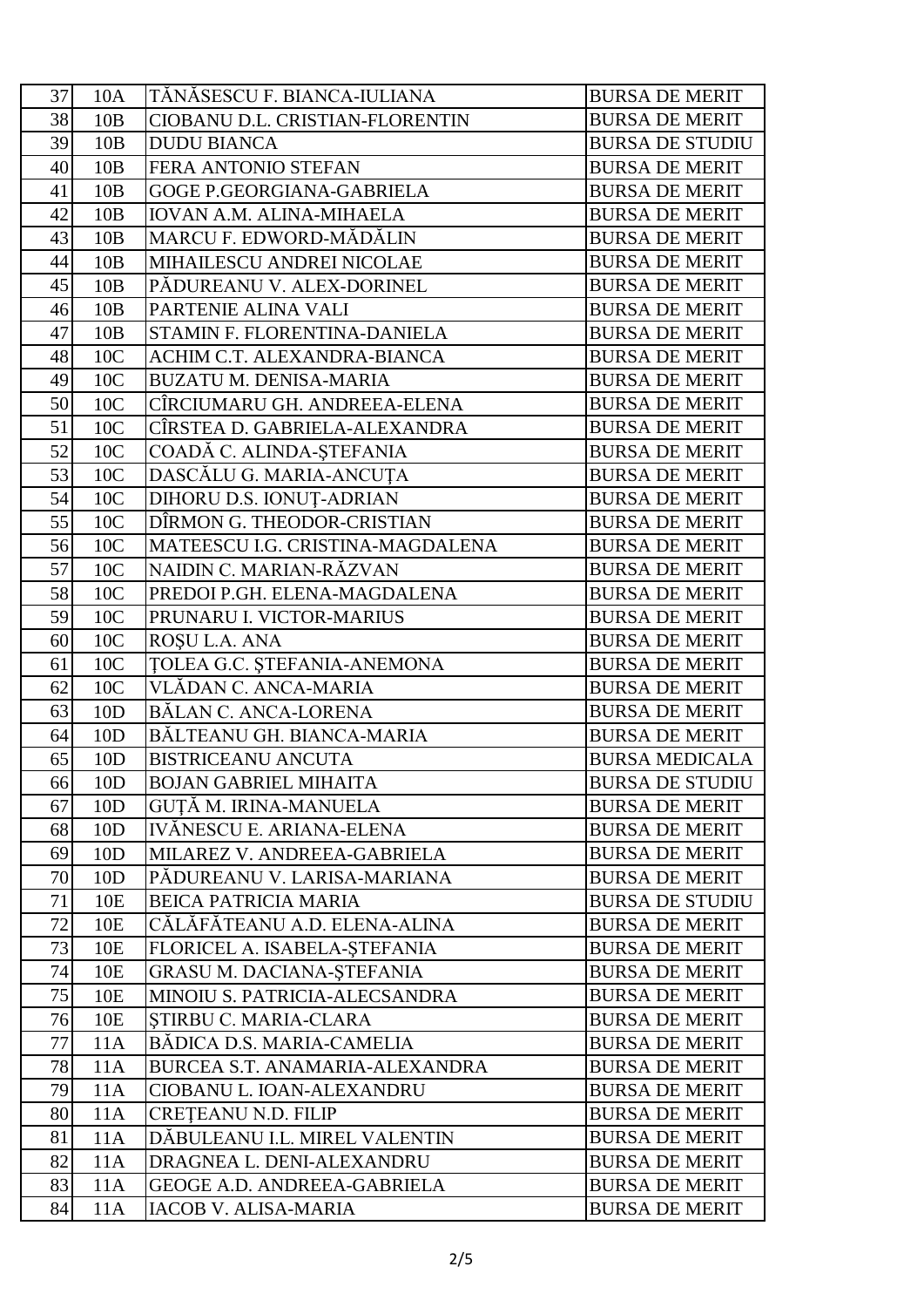| 85  | 11A | <b>IOFCEA S. ALBERT-CĂTĂLIN</b>     | <b>BURSA DE MERIT</b>  |
|-----|-----|-------------------------------------|------------------------|
| 86  | 11A | LEOVEANU A.A. CARLOS-ANDREI         | <b>BURSA DE MERIT</b>  |
| 87  | 11A | MOȚĂȚĂEANU GH. DAN-DUMITRU          | <b>BURSA DE MERIT</b>  |
| 88  | 11A | PERPELEA A.D. DANIEL-VLĂDUȚ         | <b>BURSA DE MERIT</b>  |
| 89  | 11A | PREDA C. ȘTEFANIA-FLORINA           | <b>BURSA DE MERIT</b>  |
| 90  | 11A | SCRECIU S.M. ANDREEA-MIHAELA        | <b>BURSA DE MERIT</b>  |
| 91  | 11A | SEGÎRCEANU D. ANA-MARIA-ANDRA       | <b>BURSA DE MERIT</b>  |
| 92  | 11A | ZAICU D. BOGDAN-SEBASTIAN           | <b>BURSA DE MERIT</b>  |
| 93  | 11B | BISTRICEANU I. CAMELIA-NICOLETA     | <b>BURSA DE MERIT</b>  |
| 94  | 11B | <b>BULAT C.A. LUIZA-MARIA</b>       | <b>BURSA DE MERIT</b>  |
| 95  | 11B | <b>BUNGA F. DARIUS</b>              | <b>BURSA DE MERIT</b>  |
| 96  | 11B | FIRAN G. GEORGIANA-ROXANA           | <b>BURSA DE MERIT</b>  |
| 97  | 11B | MIREA I.A. IONUȚ-ALEXANDRU          | <b>BURSA DE MERIT</b>  |
| 98  | 11B | NAIDIN C. ADELINA-FLORENTINA        | <b>BURSA DE MERIT</b>  |
| 99  | 11B | STANCIUGELU ANITA MIHAELA           | <b>BURSA DE MERIT</b>  |
| 100 | 11B | TUICĂ A.ȘT. ANDREEA-MIHAELA         | <b>BURSA DE MERIT</b>  |
| 101 | 11C | GIGÎRGIU D. FLORENTINA-NICOLETA     | <b>BURSA DE MERIT</b>  |
| 102 | 11C | PISOI M. IONUȚ-FLORIN               | <b>BURSA DE MERIT</b>  |
| 103 | 11C | STĂNUICĂ N. ELENA-CAMELIA           | <b>BURSA DE MERIT</b>  |
| 104 | 11C | TUDORAȘCU C. CLAUDIU-CRISTIAN-IONUȚ | <b>BURSA DE MERIT</b>  |
| 105 | 11D | BĂZĂVAN A.N. GIULIA-ȘTEFANIA        | <b>BURSA DE MERIT</b>  |
| 106 | 11D | CĂLUGĂRU I. CRISTINA                | <b>BURSA DE MERIT</b>  |
| 107 | 11D | CIOANCĂ F. BIANCA                   | <b>BURSA DE MERIT</b>  |
| 108 | 11D | CROITORU C. ANCA-MARIA              | <b>BURSA DE MERIT</b>  |
| 109 | 11D | DELIU M. DOINIȚA-ANDREEA            | <b>BURSA DE MERIT</b>  |
| 110 | 11D | IACOB I. MĂDĂLINA-IONUTA            | <b>BURSA DE MERIT</b>  |
| 111 | 11D | <b>IOSIF M. DAN-STEFAN</b>          | <b>BURSA DE MERIT</b>  |
| 112 | 11D | MÎRȘOLEA C. ANCUȚA                  | <b>BURSA DE MERIT</b>  |
| 113 | 11D | RADI S. LORENA-MIRABELA             | <b>BURSA DE MERIT</b>  |
| 114 | 11E | BRÎNZAN MARIA ANDRADA               | <b>BURSA DE MERIT</b>  |
| 115 | 11E | DOCHILITĂ GH. COSMINA-MĂLINA        | <b>BURSA DE MERIT</b>  |
| 116 | 11E | DUDA MARIA MAGDALENA                | <b>BURSA DE STUDIU</b> |
| 117 | 11E | <b>DURLE F. DENISA-ELENA</b>        | <b>BURSA DE MERIT</b>  |
| 118 | 11E | EPÎNGEAC P. ELENA-CORINA            | <b>BURSA DE MERIT</b>  |
| 119 | 11E | GÎLĂ A.D. ANDREEA-ROXANA            | <b>BURSA DE MERIT</b>  |
| 120 | 11E | <b>IONESCU G.D. ANA-MARIA</b>       | <b>BURSA DE MERIT</b>  |
| 121 | 11E | <b>MINEA STEFANIA</b>               | <b>BURSA DE STUDIU</b> |
| 122 | 11E | NEACSU DARIA GEORGIANA              | <b>BURSA DE STUDIU</b> |
| 123 | 11E | PÎRVAN C.C. OANA-MIHAELA            | <b>BURSA DE MERIT</b>  |
| 124 | 11E | RAȚĂ GH. OLIVIA-ANA-MARIA           | <b>BURSA DE MERIT</b>  |
| 125 | 11E | ROCEANU B. MIHAELA-MARIA            | <b>BURSA DE MERIT</b>  |
| 126 | 11E | STANCU M. TEODORA-MIHAELA           | <b>BURSA DE MERIT</b>  |
| 127 | 12A | AFRENIE M.R. RARES-GABRIEL          | <b>BURSA DE MERIT</b>  |
| 128 | 12A | BĂLAN R.G. ANDREEA-ALEXANDRA        | <b>BURSA DE MERIT</b>  |
| 129 | 12A | BERENDEI M.T. TAMARA-IULIANA        | <b>BURSA DE MERIT</b>  |
| 130 | 12A | CASAPU D.F. ANDREI-DORIAN           | <b>BURSA DE MERIT</b>  |
| 131 | 12A | CIUCU V. VLĂDUȚ-GEORGEL             | <b>BURSA DE MERIT</b>  |
| 132 | 12A | DECĂ A. ALEXANDRU-FLAVIUS           | <b>BURSA DE MERIT</b>  |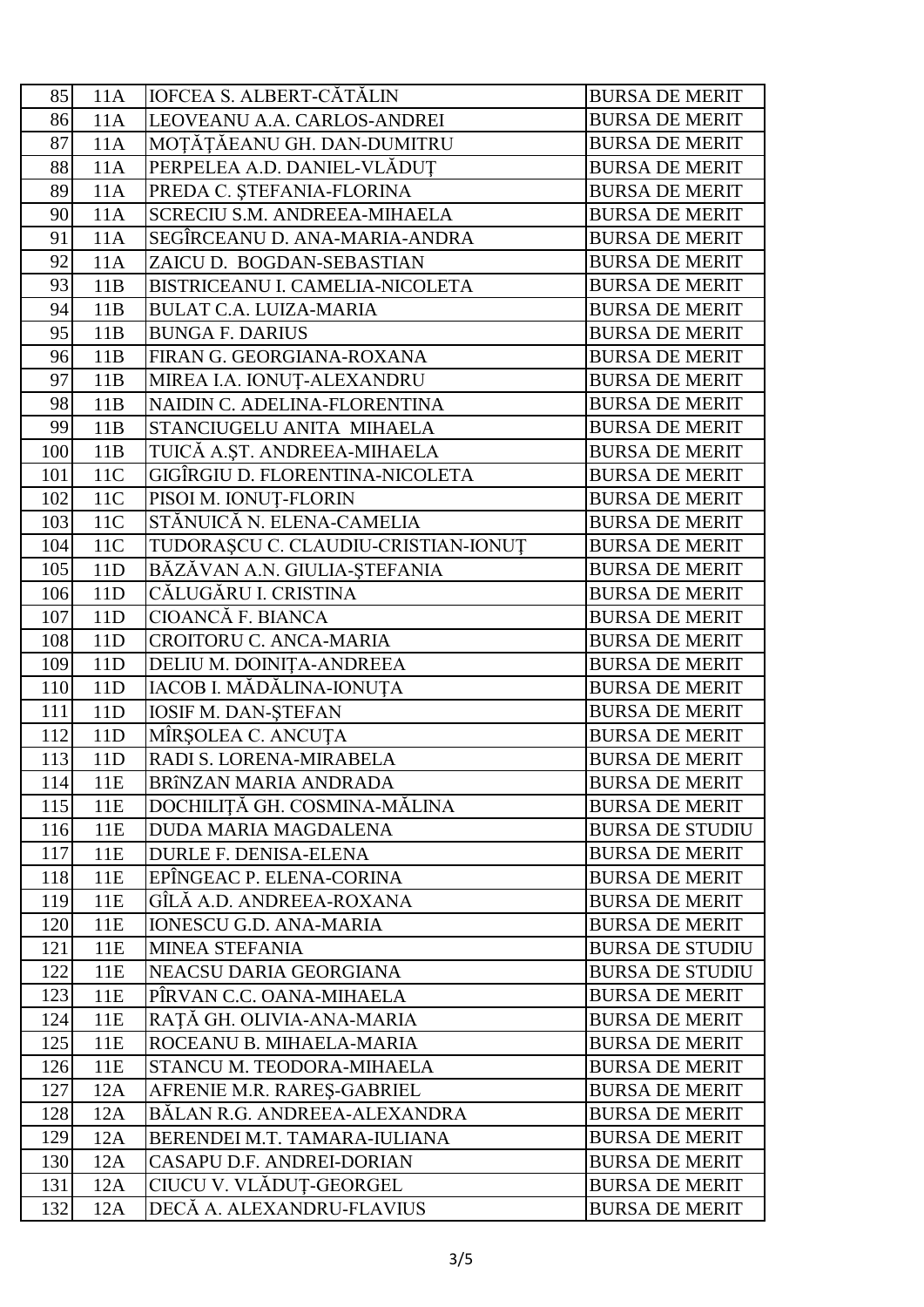| 133 | 12A | <b>GĂMAN P.F. IRINEL-IONUT</b>     | <b>BURSA DE MERIT</b> |
|-----|-----|------------------------------------|-----------------------|
| 134 | 12A | GAVRILESCU C.D. LAURA-MIRELA       | <b>BURSA DE MERIT</b> |
| 135 | 12A | <b>GHERGHE M. GEANI-ROBERT</b>     | <b>BURSA DE MERIT</b> |
| 136 | 12A | MÎRȘOLEA P.A. OLGA-ȘTEFANIA        | <b>BURSA DE MERIT</b> |
| 137 | 12A | MITULEȚU A. CORINA-FLORINA         | <b>BURSA DE MERIT</b> |
| 138 | 12A | NICA GH.L. ANDREI                  | <b>BURSA DE MERIT</b> |
| 139 | 12A | PĂSĂRICĂ C GABRIEL-BOGDAN-ȘTEFAN   | <b>BURSA DE MERIT</b> |
| 140 | 12A | PASCU P. RĂZVAN-FLORIN             | <b>BURSA DE MERIT</b> |
| 141 | 12A | PĂTRAȘCU C VLĂDUȚ-ADRIAN           | <b>BURSA DE MERIT</b> |
| 142 | 12A | PÎRVULEȚU V. ALEXANDRA-ELENA       | <b>BURSA DE MERIT</b> |
| 143 | 12A | POPA C.V. DIANA-MARIA              | <b>BURSA DE MERIT</b> |
| 144 | 12A | POPESCU R. GEORGE-CĂLIN            | <b>BURSA DE MERIT</b> |
| 145 | 12A | SĂVULEA GH. ALEXANDRU              | <b>BURSA DE MERIT</b> |
| 146 | 12A | TICU M ANDRA-ȘTEFANIA              | <b>BURSA DE MERIT</b> |
| 147 | 12A | TIGAE D.C. ANDRA-GABRIELA          | <b>BURSA DE MERIT</b> |
| 148 | 12A | TRAȘCĂ I. MARIAN-DANIEL            | <b>BURSA DE MERIT</b> |
| 149 | 12A | VÎLCEA C. CONSTANTIN               | <b>BURSA DE MERIT</b> |
| 150 | 12B | CERCHEZ I. ADRIANA-LOREDANA        | <b>BURSA DE MERIT</b> |
| 151 | 12B | OACHEȘIU P. EMILIA-ȘTEFANIA        | <b>BURSA DE MERIT</b> |
| 152 | 12B | SPÎNU T. CORINA-ȘTEFANIA           | <b>BURSA DE MERIT</b> |
| 153 | 12C | <b>BEICĂ I LAURA-IONELA</b>        | <b>BURSA DE MERIT</b> |
| 154 | 12C | MOȚĂȚĂIANU F. ANDREI-FLORIN        | <b>BURSA DE MERIT</b> |
| 155 | 12C | NĂTĂRĂU I ROXANA-MARIA             | <b>BURSA DE MERIT</b> |
| 156 | 12C | RĂSTEANU F.N. MIRELA-IONELA        | <b>BURSA DE MERIT</b> |
| 157 | 12C | ROȘESCU D MĂDĂLINA-MARIA           | <b>BURSA DE MERIT</b> |
| 158 | 12C | STROE G CĂTĂLINA-MARIA             | <b>BURSA DE MERIT</b> |
| 159 | 12D | <b>BABARADA A. ANDREEA</b>         | <b>BURSA DE MERIT</b> |
| 160 | 12D | <b>BALEA V.GH. ANDREEA-OLIVIA</b>  | <b>BURSA DE MERIT</b> |
| 161 | 12D | <b>BOSTANGIU C. GEANINA</b>        | <b>BURSA DE MERIT</b> |
| 162 | 12D | CĂRĂMIDĂ-STOIAN S.C. ELENA-ANDREEA | <b>BURSA DE MERIT</b> |
| 163 | 12D | DASCĂLU M.G. IONELA-LOREDANA       | <b>BURSA DE MERIT</b> |
| 164 | 12D | GEAMBASU GH.D. MARIANA-DENISA      | <b>BURSA DE MERIT</b> |
| 165 | 12D | GHITĂ-MIC V SIMONA-ANAMARIA        | <b>BURSA DE MERIT</b> |
| 166 | 12D | GUȚĂ M. LAURA-MARIA                | <b>BURSA DE MERIT</b> |
| 167 | 12D | HOZOC P.N. RAMONA-DIANA            | <b>BURSA DE MERIT</b> |
| 168 | 12D | ICĂLAȘ I. ADINA-NICOLETA           | <b>BURSA DE MERIT</b> |
| 169 | 12D | <b>ILIEVICI N MIHAI-ALEXANDRU</b>  | <b>BURSA DE MERIT</b> |
| 170 | 12D | MĂRUT D.D. ADRIAN-DAN              | <b>BURSA DE MERIT</b> |
| 171 | 12D | MORARU D. DANIELA-ALEXANDRA        | <b>BURSA DE MERIT</b> |
| 172 | 12D | PÁTRA G. SIMONA-VASILICA           | <b>BURSA DE MERIT</b> |
| 173 | 12D | PÁUN N.D. MIRONA-ELENA             | <b>BURSA DE MERIT</b> |
| 174 | 12D | PĂUN ȘT.A. MARIA-ALISIA            | <b>BURSA DE MERIT</b> |
| 175 | 12D | PÎRCĂLABU V. DENISA-ADINA          | <b>BURSA DE MERIT</b> |
| 176 | 12D | PREDI V. ANDREI-ARMANDO            | <b>BURSA DE MERIT</b> |
| 177 | 12D | SUSUIANU I.L. MĂDĂLIN-NICUȘOR      | <b>BURSA DE MERIT</b> |
| 178 | 12D | URZICEANU O.M. TEODOR              | <b>BURSA DE MERIT</b> |
| 179 | 12D | VÎRTOPEANU V ANDREEA-ANA-MARIA     | <b>BURSA DE MERIT</b> |
| 180 | 12D | VLÁSCEANU G. RAMONA-DANIELA        | <b>BURSA DE MERIT</b> |